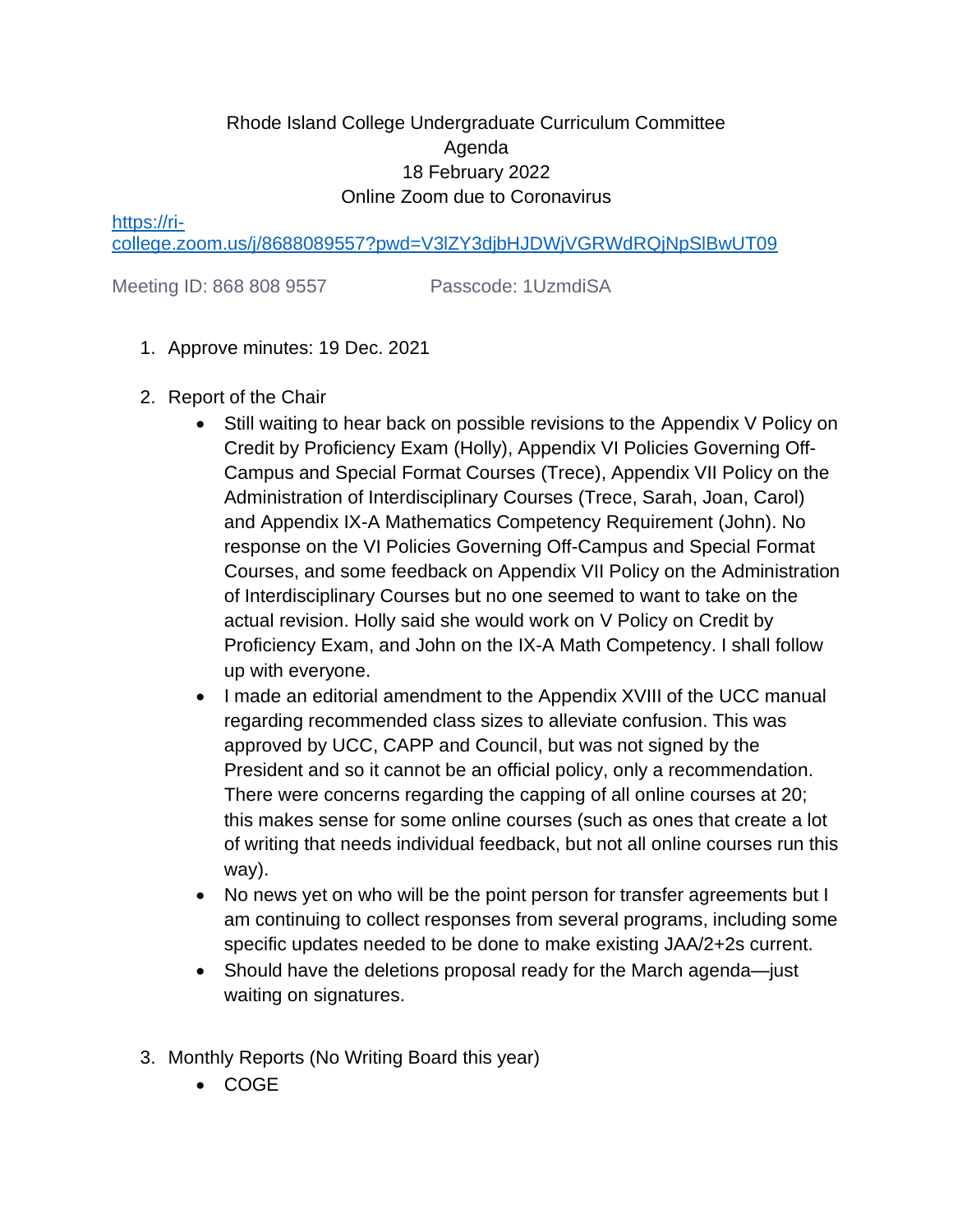- 4. New Business
	- 21-22-017 Approve a new Medical Imaging major program in Vascular Interventional Radiology (VIR). Similar to the current Certified RT Computed Tomography major, students applying will be bringing in 60 transfer credits in the form of a Radiologic Technology Certification that they will have completed at CCRI. The credits for this certification will include several transferrable General Education courses and some of the required cognates for the RIC program, and so, although the VIR program total is 101, students will be able to complete this and their Gen Ed. Program within 120 credits. The program will include several new courses in Vascular Interventional Radiology that will be required.
	- 21-22-018 Approve a 17 credit CUS in Vascular Interventional Radiology (VIR). The program above will include several new courses in Vascular Interventional Radiology, which can also be taken by majors in other Medical Imaging fields to extend their capabilities with additional certification.
	- 21-22-019 Approve a required 3 credit course VIR 300 Principles of Vascular Interventional Radiography for use in the VIR program and CUS.
	- 21-22-020 Approve a required 3 credit course VIR 301 Procedures I for use in the VIR program and CUS.
	- 21-22-021 Approve a required 4 credit course VIR 302 Procedures II for use in the VIR program and CUS.
	- 21-22-022 Approve a required 3 credit course VIR 303 Clinical Education I for use in the VIR program and CUS.
	- 21-22-023 Approve a required 4 credit course VIR 304 Clinical Education II for use in the VIR program and CUS.
	- 21-22-024 Approve the creation of a 1 credit course ENGL 203 Career Readiness for Humanities Majors, which can be taken as an elective by anyone, but is specifically geared toward the use of skills generated in majors in the Humanities. It will be offered annually and be graded S/U.
- 5. Any Other Business
- Continuing to check in on visibility of WID statements, Academic Rhode Maps and Program outcomes/learning goals for every program for those not yet having reported, but also to see if there has been any follow up if things were found to be missing. Also, checking the current accuracy of JAA and 2+2 agreements.

NOTE: Due to uncertainty as to who is currently tracking any of these and making sure they get updated, just let us know initially if they are correct or not, so we at least have a list of what needs to be done. Also, if you hear of anyone having created a new 2+2, tell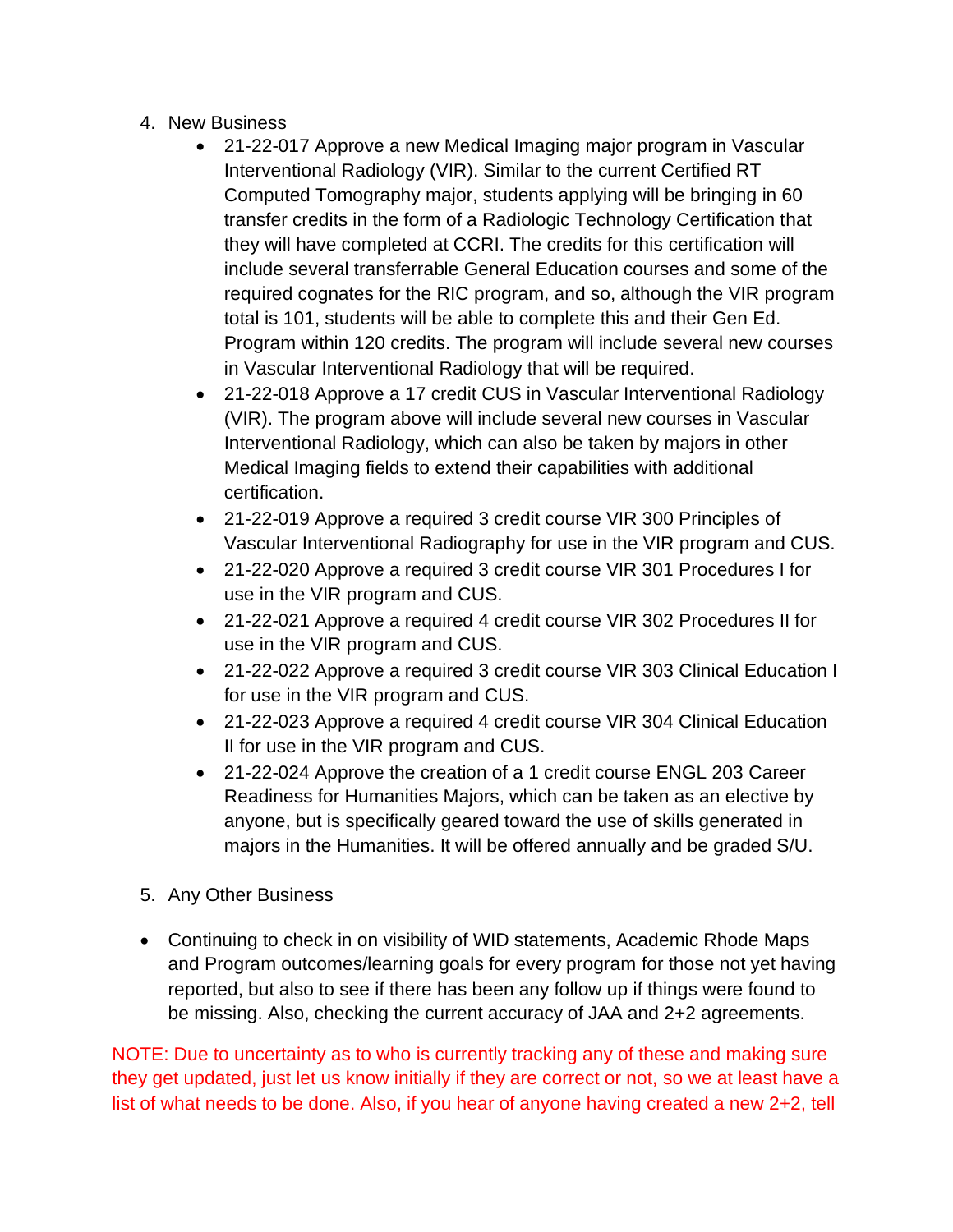them to hold on to it for the time being until we work out who will be the point person on these. Also, be sure that the counterpart department chair at CCRI has been consulted on these agreements so that we are sure they are accurate from both sides.

## **Constituencies: (Nov. feedback in red, Dec. in Green). \*\*need report**

Galvez: Art, Communication, Film Studies ALL THERE FOR ALL.

\*\*Borgerding: Music, Theatre, and Dance will check for next meeting

Abbotson: English (All three concentrations have own WID and ARMs, but share the same program/learning goals, though they are somewhat different in nature—CW is working on their own goals), Modern Lang. (WID and GOALS there, but ARM for Academic Rhode Map for Concentration in Latin American Studies Missing—e-mail sent to ask why as one does exist), Liberal Studies (all there), Africana Studies (all there).

Rawson: History, Philosophy, Global Studies, Gender and Women's Studies. ALL THERE FOR ALL.

Weinstein: Psychology, Anthropology, Environmental Studies, Chemical Dependency/Addiction. ALL THERE FOR ALL.

Dixon: Political Science, Geography, Public Admin, Sociology, Justice Studies. ALL THERE FOR ALL.

Hewins: Biology (all there), Medical Imaging (missing WID), Health Sciences (missing WID). Burke: Computer Science and Information Systems, Math, Physics, Chemistry: ALL THERE FOR THESE FOUR. Data Science. (missing WID),

Feinberg: Early Childhood, Elementary Ed., and Special Ed. e-mails sent, waiting to hear back. [Report submitted Jan.: All have ARMs (there was one missing from Special Ed. but it has been added—though there is an incorrect link to Ed. Studies rather than ELED—fix was requested. All have WID but none have any Program Goals/Learning Outcomes.]

Mukherjee: CPHP, Health and Physical Ed., Wellness and Exercise Science ALL THERE FOR ALL.

\*\*McLaughlin: Secondary Ed., K-12 Education—Tech, Art, Music, and World Languages, and Youth Development (all there). Being looked into-Aside from YDEV other have missing WID and Program goals/learning outcomes.

Basu: Accounting, Finance, Economics, HCA, Management, Marketing ALL THERE FOR ALL. Griffin: Nursing ALL THERE.

Diem: Social Work ALL THERE.

## **Current JAA/ 2+2 (P) plans in place:**

**<https://www.ritransfers.org/program-transfer-plans-2/>(2018-2019 catalog)**

## **<https://www.ritransfers.org/jaa-ric/>(dated 2018-2019)**

Galvez: Communication (P/JAA) Look fine.

Borgerding:Theatre (JAA) Looks okay.

Abbotson: English (JAA) The JAA for English posted at RItransfers.org is not correct as it contains old course numbers no longer used, an updated version was sent in but for some reason not used and the old one was simply recycled; Modern Lang.(JAA) correct. Rawson: History (JAA) The JAA for History posted at RItransfers.org is no longer correct, because the History major here was revised in 2019, and (2) History has a new 2+2 plan, but Elisa doesn't have it: she says Holly Shadoian does, but it is not on the website. Follow up